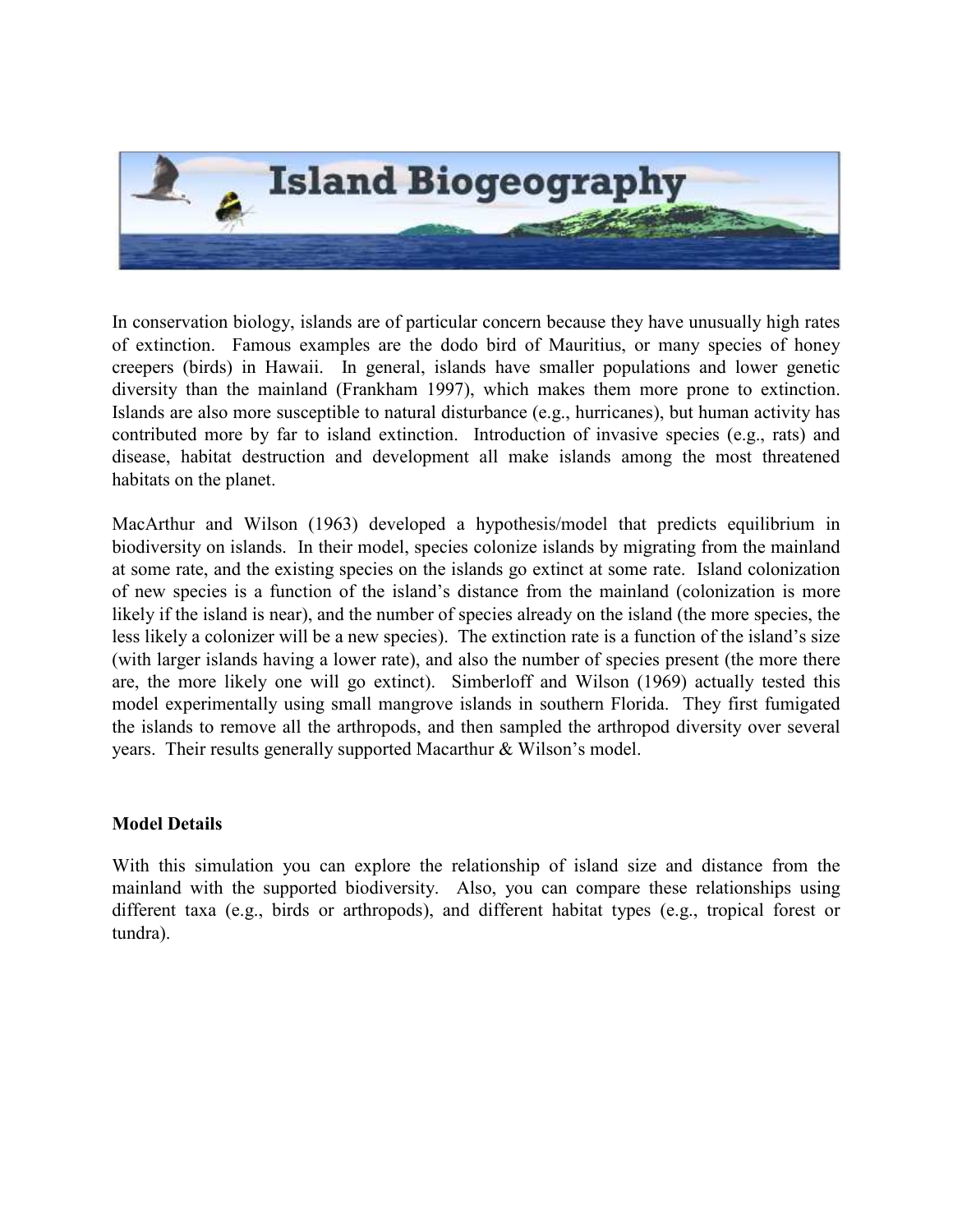#### Table 1: Model controls and parameters

| <b>Control/Parameter</b> | <b>Action</b>                                                                   |
|--------------------------|---------------------------------------------------------------------------------|
| Setup                    | Sets the model ready to go with the assigned parameters                         |
| Go                       | Puts the tadpoles in motion                                                     |
| Run-Time                 | Sets the number of ticks the model will run                                     |
| Taxon                    | Selects what animal will be modeled (Birds, Reptiles, Insects, Mammals)         |
| <b>Mainland Density</b>  | Sets density of each animal species on the mainland (0-100)                     |
| Prob-Disperse            | The likelihood that if an individual on the main shore will head out to sea     |
| Island-Number            | Sets the number of islands to be modeled $(1-2)$                                |
| Island-1-Dist            | The distance of Island 1 from the mainland (0-90)                               |
| Island-1-Size            | The size of Island $1(3-15)$                                                    |
| Island-2-Dist            | The distance of Island 2 from the mainland $(0-90)$                             |
| Island-2-Size            | The size of Island $2(3-15)$                                                    |
| Habitat-Type             | The habitat of the islands (Tropical, Sub-Tropical, Temperate, Desert, Savanah) |
| Isle-Mortality           | The probability that an individual on an island will die in a tick $(0-0.1)$    |

#### Table 2: Model reporters

| Reporter               | <b>Description</b>                                               |
|------------------------|------------------------------------------------------------------|
| Number of Species Plot | The number of different species on each island over time         |
| Current $#$ Spp.       | The number of different species currently on each island         |
| Average # Spp.         | The average number of species on each island over the entire run |
| $Sp.1-10$              | The number of individuals of each species on each island         |

### Figure 1: screen shot of the Island Biogeography simulation